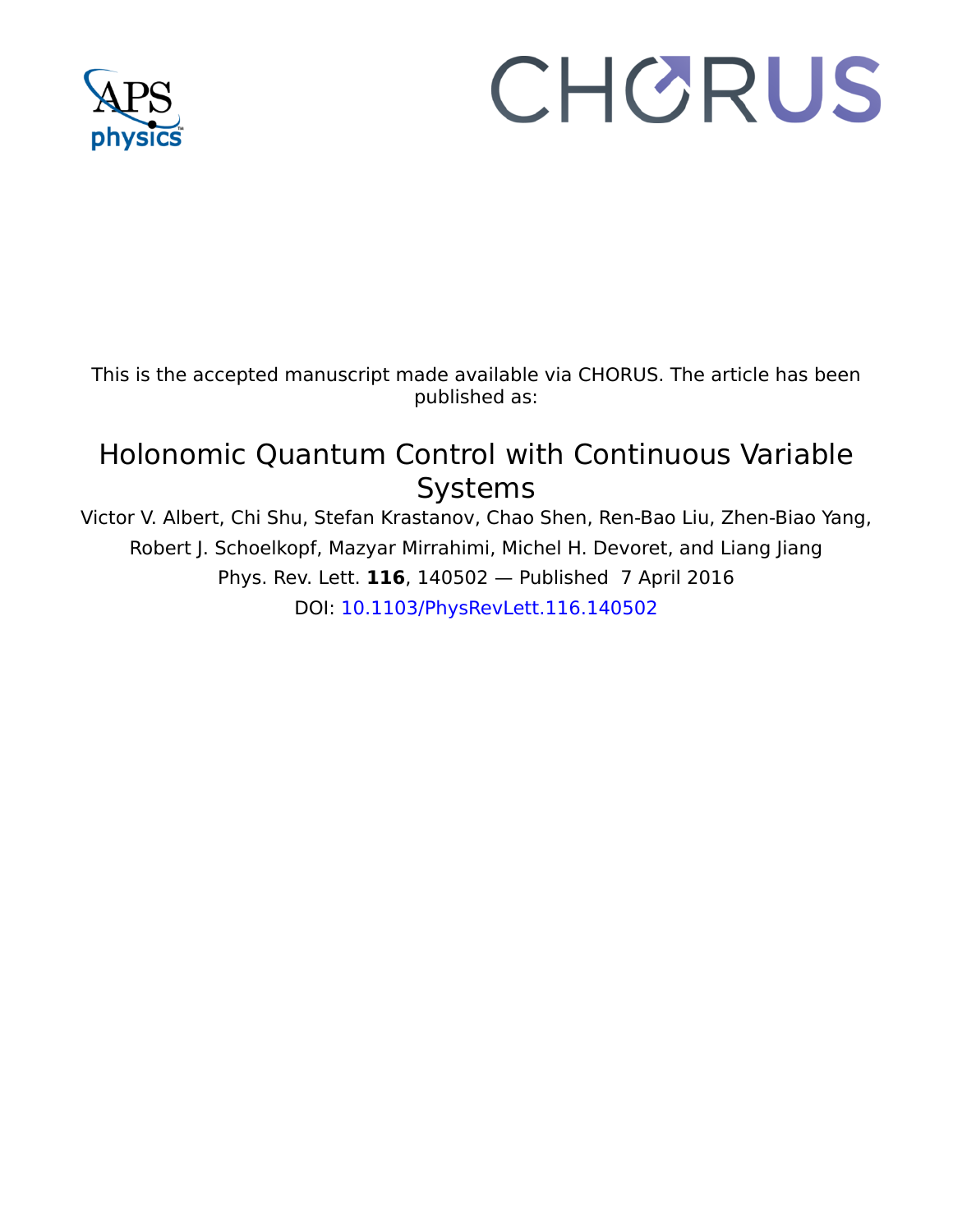## Universal holonomic quantum computing with cat-codes

Victor V. Albert,<sup>1</sup> Chi Shu,<sup>1,2</sup> Stefan Krastanov,<sup>1</sup> Chao Shen,<sup>1</sup> Ren-Bao Liu,<sup>3</sup> Zhen-Biao Yang,<sup>1,4</sup>

Robert J. Schoelkopf,<sup>1</sup> Mazyar Mirrahimi,<sup>1,5</sup> Michel H. Devoret,<sup>1</sup> and Liang Jiang<sup>1</sup>

<sup>1</sup>*Departments of Applied Physics and Physics, Yale University, New Haven, Connecticut, USA*

<sup>2</sup>*Department of Physics, The Hong Kong University of Science and Technology, Hong Kong, China*

- <sup>3</sup>*Department of Physics & Centre for Quantum Coherence,*
- *The Chinese University of Hong Kong, Hong Kong, China*

<sup>4</sup>*Department of Physics, Fuzhou University, Fuzhou, China*

5 *INRIA Paris-Rocquencourt, Domaine de Voluceau, Le Chesnay Cedex, France*

(Dated: March 9, 2016)

Universal computation of a quantum system consisting of superpositions of well-separated coherent states of multiple harmonic oscillators can be achieved by three families of adiabatic holonomic gates. The first gate consists of moving a coherent state around a closed path in phase space, resulting in a relative Berry phase between that state and the other states. The second gate consists of "colliding" two coherent states of the same oscillator, resulting in coherent population transfer between them. The third gate is an effective controlled-phase gate on coherent states of two different oscillators. Such gates should be realizable via reservoir engineering of systems which support tunable nonlinearities, such as trapped ions and circuit QED.

PACS numbers: 03.65.Yz, 03.65.Vf, 42.50.Dv

Keywords: Lindblad master equation, decoherence free subspace, holonomy, reservoir engineering

Reservoir engineering schemes continue to reveal promising new directions in the search for potentially robust and readily realizable quantum memory platforms. Such schemes are often described by *Lindbladians* [\[1\]](#page-4-0) possessing *decoherence-free subspaces* (DFSs) [\[2\]](#page-4-1) or (more generally) *noiseless subsystems* (NSs) [\[3\]](#page-4-2) – multidimensional spaces immune to the nonunitary effects of the Lindbladian and, potentially, to other error channels [\[4,](#page-4-3) [5\]](#page-4-4). On the other hand, *holonomic quantum computation* (HQC) [\[6\]](#page-4-5) is a promising framework for achieving noise-resistant quantum computation [\[7\]](#page-4-6). In HQC, states undergo adiabatic closed-loop parallel transport in parameter space, acquiring Berry phases or matrices (also called non-Abelian holonomies or Wilson loops [\[8\]](#page-4-7)) which can be combined to achieve universal computation.

It is natural to consider combining the above two concepts. After the initial proposals [\[9,](#page-4-8) [10\]](#page-4-9), the idea of HQC on a DFS gained traction in Ref. [\[11\]](#page-4-10) and numerous investigations into HQC on DFSs [\[12\]](#page-4-11) and NSs [\[13–](#page-4-12)[15\]](#page-4-13) followed. However, previous proposals perform HQC on DFS states constructed out of a finite-dimensional basis of atomic or *spin* states. There has been little investigation [\[16\]](#page-5-0) of HQC on DFSs consisting of nontrivial oscillator states (e.g. coherent states [\[17,](#page-5-1) [18\]](#page-5-2)). While this is likely due to a historically higher degree of control of spin systems, recent experimental progress in control of microwave cavities [\[19](#page-5-3)[–21\]](#page-5-4), trapped ions [\[22\]](#page-5-5), and Rydberg atoms [\[23\]](#page-5-6) suggests that oscillator-type systems are also within reach. In this Letter, we propose an oscillator HQCon-DFS scheme using cat-codes.

Cat-codes are quantum memories for coherent-state quantum information processing [\[24\]](#page-5-7) storing information in superpositions of well-separated coherent states which are evenly distributed around the origin of phase space. Cat-code quantum information can be protected from cavity dephasing via passive quantum error correction [\[25\]](#page-5-8) using Lindbladian-



<span id="page-1-0"></span>Figure 1. (color online) In the  $d = 2$  cat-code, quantum information is encoded in the coherent states  $|\alpha_0(0)\rangle \equiv |\alpha\rangle$  and  $|\alpha_1(0)\rangle \equiv |-\alpha\rangle$ . (a) Wigner function sketch of the state before (top) and after (bottom) a loop gate acting on  $|-\alpha\rangle$ , depicting the path of  $|-\alpha\rangle$  during the gate (blue) and a shift in the fringes between  $|\pm \alpha\rangle$ . (b) Phase space diagram for the loop gate;  $X = \frac{1}{2} \langle \hat{a} + \hat{a}^{\dagger} \rangle$  and  $P = -\frac{i}{2} \langle \hat{a} - \hat{a}^{\dagger} \rangle$ . The parameter  $\alpha_1(t)$  is varied along a closed path (blue) of area *A*, after which the state  $|-\alpha\rangle$  gains a phase  $\theta = 2A$  relative to  $|\alpha\rangle$ . (c) Effective Bloch sphere of the  $|\pm \alpha\rangle$  qubit depicting the rotation caused by the  $d = 2$  loop gate. Black arrow depicts initial state while red arrow is the state after application of the gate. The dotted blue arrow does not represent the path traveled since the states leave the logical space  $|\pm\alpha\rangle$  during the gate. (d-f) Analogous descriptions of the collision gate, which consists of reducing  $\alpha$  to 0, driving back to  $\alpha \exp(i\phi)$ , and rotating back to  $\alpha$ .

based reservoir engineering [\[5\]](#page-4-4). In addition, such information can be actively protected from photon loss events [\[5,](#page-4-4) [26](#page-5-9)[–28\]](#page-5-10). While there exist plenty of methods to create and manipulate the necessary states [\[5,](#page-4-4) [26,](#page-5-9) [29–](#page-5-11)[31\]](#page-5-12), we consider reservoir engineering due to its protective features. Cat-codes differ from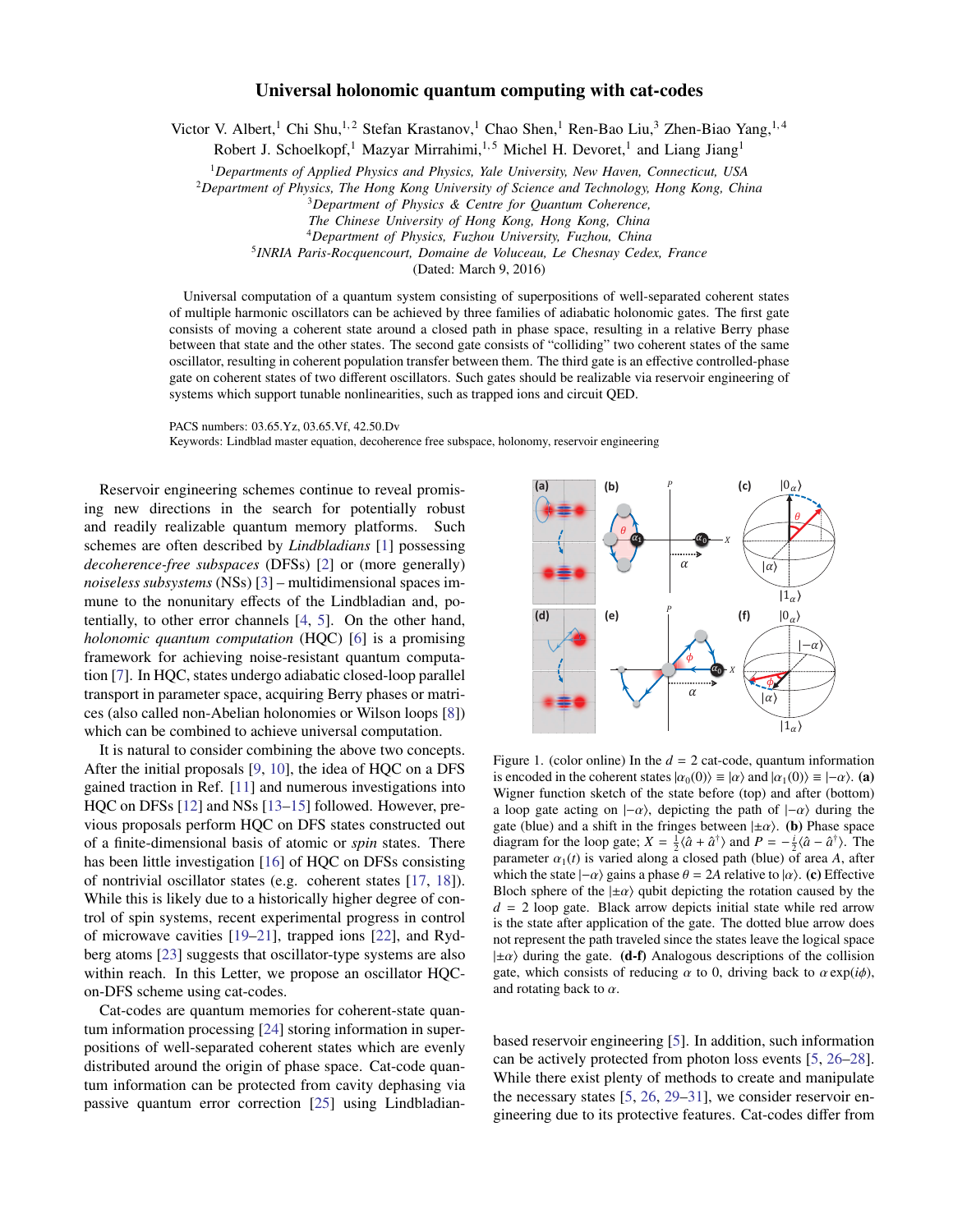the well-known Gottesman-Kitaev-Preskill (GKP) encoding scheme [\[32\]](#page-5-13) in both state structure and protection. GKP codes consist of superpositions of highly squeezed states and focus on protecting against small shifts in oscillator position and momentum. In contrast, cat codes protect against damping and dephasing errors, the dominant loss mechanisms for most cavity systems. While realistic GKP realization schemes remain scarce [\[33\]](#page-5-14), cat-codes benefit from greater near-term experimental feasibility [\[21\]](#page-5-4).

For simplicity, let us introduce our framework using a single oscillator (or mode). Consider the Lindbladian

<span id="page-2-0"></span>
$$
\dot{\rho} = F\rho F^{\dagger} - \frac{1}{2} \{ F^{\dagger} F, \rho \} \quad \text{with} \quad F = \sqrt{\kappa} \prod_{\nu=0}^{d-1} (\hat{a} - \alpha_{\nu}), \tag{1}
$$

 $[\hat{a}, \hat{a}^{\dagger}] = 1$ ,  $\hat{n} \equiv \hat{a}^{\dagger} \hat{a}$ ,  $\kappa \in \mathbb{R}$ , dimensionless  $\alpha_{\nu} \in \mathbb{C}$ , and  $\rho$  a density matrix. The  $d - 1$  case  $[F - \sqrt{\kappa}(\hat{a} - \alpha_{\nu})]$  reduces to density matrix. The  $d = 1$  case  $[F = \sqrt{\kappa}(\hat{a} - \alpha_0)]$  reduces to the well-known driven damned harmonic oscillator (1341, Sec. the well-known driven damped harmonic oscillator ([\[34\]](#page-5-15), Sec. 9.1) whose unique steady state is the coherent state  $|\alpha_0\rangle$  (with  $\hat{a}|\alpha_0\rangle = \alpha_0|\alpha_0\rangle$ . Variants of the  $d = 2$  case are manifest in driven 2-photon absorption ([\[35\]](#page-5-16), Sec. 13.2.2), the degenerate parametric oscillator ([\[36\]](#page-5-17), Eq. 12.10), and a laser-driven trapped ion ([\[37\]](#page-5-18), Fig. 2d; see also [\[38\]](#page-5-19)). A motivation for this work has been the recent realization of the  $F = \sqrt{\kappa}(\hat{a}^2 - \alpha_0^2)$ <br>process in circuit OED [20], following an earlier proposal to process in circuit QED [\[20\]](#page-5-20), following an earlier proposal to realize  $F = \sqrt{\kappa}(\hat{a}^d - \alpha_0^d)$  with  $d = 2, 4$  [\[5\]](#page-4-4). For arbitrary *d*<br>and certain  $\alpha$ , a quodit steady state space is spanned by the and certain  $\alpha_{\nu}$ , a qu*d* it steady state space is spanned by the *d* well-separated coherent states  $|\alpha_v\rangle$  that are annihilated by *F*. The main conclusion of this work is that universal control of this qudit can be done via two simple gate families, *loop gates* and *collision gates*, that rely on adiabatic variation of the parameters  $\alpha_{\nu}(t)$ . Universal computation on multiple modes can then be achieved with the help of an entangling two-oscillator *infinity gate*. We first sketch the  $d = 2$ case and extend to arbitrary *d* with  $|\alpha_v\rangle$  arranged in a circle in phase space. The straightforward generalization to arbitrary arrangements of  $|\alpha_v\rangle$  is presented in [\[39\]](#page-5-21). We then discuss gate errors and integration with cat-code error correction schemes [\[5,](#page-4-4) [28\]](#page-5-10), concluding with a discussion of experimental implementation.

*Single-qubit gates.*—Let  $d = 2$  and let  $\alpha_0, \alpha_1$  depend on time in Eq. [\(1\)](#page-2-0), so the steady-state space holds a qubit worth of information. The positions of the qubit's two states  $|\alpha_v(t)\rangle$ in phase space are each controlled by a tunable parameter. We let  $\alpha_0(0) = -\alpha_1(0) \equiv \alpha$  (with  $\alpha$  real unless stated otherwise). This system's steady states  $|\pm \alpha\rangle$  are the starting point of parameter space evolution for this section and the qubit defined by them (for large enough  $\alpha$ ) is shown in Fig. [1a](#page-1-0).

The loop gate involves an adiabatic variation of  $\alpha_1(t)$ through a closed path in phase space (see Fig. [1b](#page-1-0)). The state  $|\alpha_1(t)\rangle$  will follow the path and, as long as the path is well separated from  $|\alpha_0(t)\rangle = |\alpha\rangle$ , will pick up a phase  $\theta = 2A$ , with *A* being the area enclosed by the path [\[40\]](#page-5-22). It should be clear that initializing the qubit in  $|-\alpha\rangle$  will produce only an irrelevant *overall* phase upon application of the gate (similar to the  $d = 1$  case). However, once the qubit is initialized in a

superposition of the two coherent states with coefficients  $c_{\pm}$ , the gate will impart a *relative* phase:

$$
c_{+}|\alpha\rangle + c_{-}|\alpha\rangle \longrightarrow c_{+}|\alpha\rangle + c_{-}e^{i\theta}|\alpha\rangle . \tag{2}
$$

Hence, if we pick  $|\alpha\rangle$  to be the *x*-axis of the  $|\pm \alpha\rangle$  qubit Bloch sphere, this gate can be thought of as a rotation around that axis (depicted blue in Fig. [1c](#page-1-0)). Similarly, adiabatically traversing a closed and isolated path with the other state parameter  $|\alpha_0(t)\rangle$  will induce a phase on  $|\alpha\rangle$ .

We now introduce the remaining Bloch sphere components of the cat-code qubit. For  $\alpha = 0$ , the  $d = 2$  case retains its qubit steady-state space, which now consists of Fock states  $|\mu\rangle$ ,  $\mu = 0, 1$  (since  $F = \sqrt{\kappa a^2}$  annihilates both). One may have noticed that both states  $|\pm \alpha \rangle$  to  $|0\rangle$  in the  $\alpha \to 0$  limit have noticed that both states  $|\pm \alpha\rangle$  go to  $|0\rangle$  in the  $\alpha \rightarrow 0$  limit and do not reproduce the  $\alpha = 0$  steady state basis. This issue is resolved by introducing the cat state basis [\[41\]](#page-5-23)

<span id="page-2-1"></span>
$$
|\mu_{\alpha}\rangle \equiv \frac{e^{-\frac{1}{2}\alpha^2}}{N_{\mu}} \sum_{n=0}^{\infty} \frac{\alpha^{2n+\mu}}{\sqrt{(2n+\mu)!}} |2n+\mu\rangle \stackrel{a\to\infty}{\sim} \frac{1}{\sqrt{2}}(|\alpha\rangle + (-)^{\mu} |-\alpha\rangle)
$$
(3)

with normalization  $\mathcal{N}_{\mu} = \sqrt{\frac{1}{2}[1 + (-)^{\mu} \exp(-2\alpha^2)]}$ . As  $\alpha \rightarrow$ 0,  $|\mu_{\alpha}\rangle$  ∼  $|\mu\rangle$  while for  $\alpha \to \infty$ , the cat states (exponentially) quickly become "macroscopic" superpositions of  $|\pm \alpha\rangle$ . This problem thus has *only two distinct parameter regimes*: one in which coherent states come together ( $\alpha \ll 1$ ) and one in which they are well-separated ( $\alpha \gg 1$ , or more practically  $\alpha \geq 2$  for  $d = 2$ ). Eq. [\(3\)](#page-2-1) shows that (for large enough  $\alpha$ ) cat states and coherent states become conjugate *z*- and *x*-bases respectively, forming a qubit. We note that  $\mu = 0$ , 1 labels the respective  $\pm 1$  eigenspace of the parity operator  $\exp(i\pi\hat{n})$ ; this photon parity is preserved during the collision gate.

We utilize the  $\alpha \ll 1$  regime to perform rotations around the Bloch sphere *z*-axis (Fig. [1f](#page-1-0)), which effectively induce a collision and population transfer between  $|\alpha\rangle$  and  $|-\alpha\rangle$ . The procedure hinges on the following observation: applying a bosonic rotation  $R_{\phi}$  = exp( $i\phi \hat{n}$ ) to well-separated coherent or cat state superpositions *does not* induce state-dependent phases while applying *<sup>R</sup>*φ to Fock state superpositions *does*. Only one tunable parameter  $\alpha_0(t) = -\alpha_1(t)$  is necessary here,<br>so  $F = \sqrt{\kappa} \Omega^2 = \alpha_0(t)^2$ , with  $|\alpha_0(0)| = \alpha$ . The collision gate so  $F = \sqrt{\kappa} [\hat{a}^2 - \alpha_0(t)^2]$  with  $|\alpha_0(0)| = \alpha$ . The collision gate<br>consists of reducing  $\alpha$  to 0, driving back to  $\alpha$  exp(*id*), and roconsists of reducing  $\alpha$  to 0, driving back to  $\alpha \exp(i\phi)$ , and rotating back to  $\alpha$  (Fig. [1e](#page-1-0)). The full gate is thus represented by  $R_{\phi}^{\dagger} S_{\phi} S_{0}^{\dagger}$ to  $\alpha \exp(i\phi)$ . Since  $\int_0^{\tau}$ , with  $S_{\phi}$  [\[42\]](#page-5-24) denoting the nonunitary driving from 0

<span id="page-2-2"></span>
$$
R_{\phi}^{\dagger} S_{\phi} S_{0}^{\dagger} = R_{\phi}^{\dagger} (R_{\phi} S_{0} R_{\phi}^{\dagger}) S_{0}^{\dagger} = S_{0} R_{\phi}^{\dagger} S_{0}^{\dagger}, \tag{4}
$$

the collision gate is equivalent to reducing  $\alpha$ , applying  $R_{\phi}^{\dagger}$  on<br>the steady-state basis  $|\psi\rangle$  and driving back to  $\alpha$ . The net result the steady-state basis  $|\mu\rangle$ , and driving back to  $\alpha$ . The net result is thus a relative phase between the states  $|\mu\rangle$ . is thus a relative phase between the states  $|\mu_{\alpha}\rangle$ :

$$
c_0|0_\alpha\rangle + c_1|1_\alpha\rangle \longrightarrow c_0|0_\alpha\rangle + c_1e^{-i\phi}|1_\alpha\rangle. \tag{5}
$$

In the coherent state basis, this translates to a coherent population transfer between  $|\pm \alpha\rangle$ .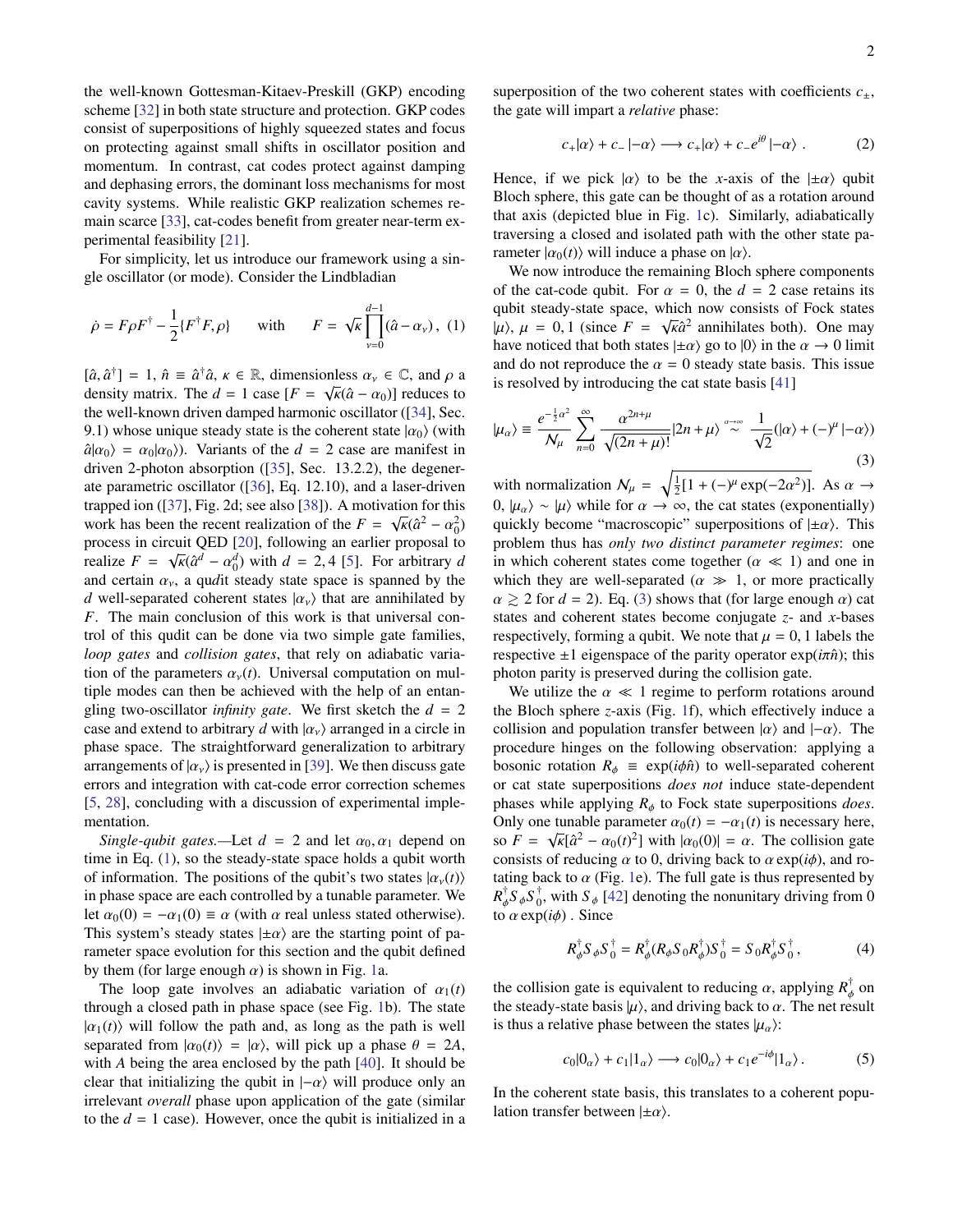

<span id="page-3-0"></span>Figure 2. (color online) Sketch of the adiabatic paths of the components (a)  $|-\delta\alpha\rangle$  and (b)  $|-\delta^{-1}\alpha\rangle$  during the infinity gate.

*Two-qubit gates.—*Now let's add a second mode  $\hat{b}$  and introduce the entangling infinity gate for the 2-photon case. We now use two jump operators for Eq. [\(1\)](#page-2-0),

<span id="page-3-4"></span>
$$
F_I = (\hat{a} - \alpha)(\hat{a} + \delta \alpha)
$$
 and  $F_{II} = (\hat{a}\hat{b} - \alpha^2)(\hat{a}\hat{b} + \delta \alpha^2)$ . (6)

We keep  $\alpha > 0$  constant and vary  $\delta(t)$  in a figure-eight or " $\infty$ " pattern (Fig. [2\)](#page-3-0), starting and ending with  $\delta = 1$ . For  $\delta = 1$ , the four DFS basis elements  $\{|\pm\alpha\rangle\otimes\{|\pm\alpha\rangle\}$  are annihilated by both *F<sub>I</sub>* and *F<sub>II</sub>*. For  $\delta \neq 1$  and for sufficiently large  $\alpha$ , the basis elements become  $|\alpha, \alpha\rangle$ ,  $|\alpha, -\delta\alpha\rangle$ ,  $|-\delta\alpha, \alpha\rangle$ , and  $|-\delta\alpha, -\delta^{-1}\alpha\rangle$ .<br>Notice that the  $\delta^{-1}$  makes sure that  $F_{12} = \delta\alpha, -\delta^{-1}\alpha\rangle = 0$ . Notice that the  $\delta^{-1}$  makes sure that  $F_{II}| - \delta \alpha$ ,  $-\delta^{-1} \alpha$ ) = 0.<br>This  $\delta^{-1}$  allows the fourth state to gain a Berry phase distinct This  $\delta^{-1}$  allows the fourth state to gain a Berry phase distinct from the other three states. Since Berry phases of different from the other three states. Since Berry phases of different modes add, we analyze the  $\hat{a}/\hat{b}$ -mode contributions individually. For any state which contains the  $|-\delta\alpha\rangle$  component (in either mode), the Berry phase gained for each of the two circles is proportional to their areas. Since the oppositely oriented circles have the same area (Fig. [2a](#page-3-0)), these phases will cancel. The Berry phase of the fourth state, which contains the component  $|-\delta^{-1}\alpha\rangle$ , will be proportional to the total area enclosed<br>by the path made by  $\delta^{-1}$  Inversion mans circles to circles by the path made by  $\delta^{-1}$ . Inversion maps circles to circles,<br>but the two inverted circles will now have different areas (Fig. but the two inverted circles will now have *di*ff*erent* areas (Fig. [2b](#page-3-0)). Summing the Berry phases  $\psi_i$  gained upon traversal of the two circles  $i \in \{1, 2\}$  yields an effective phase gate:

$$
|-\alpha,-\alpha\rangle + |rest\rangle \longrightarrow e^{i(\psi_1+\psi_2)} |-\alpha,-\alpha\rangle + |rest\rangle, \qquad (7)
$$

where  $|rest\rangle$  is the unaffected superposition of the remaining components  $\{\vert \alpha, \alpha \rangle, \vert \alpha, -\alpha \rangle, \vert -\alpha, \alpha \rangle\}.$ 

*Single-qudit gates.—*We now outline the system and its single-mode gates for arbitrary *d*. Here we let  $\alpha_v(0) = \alpha e_v$ with real non-negative  $\alpha$ ,  $e_v \equiv \exp(i\frac{2\pi}{d}v)$ , and  $v = 0, 1, \dots, d-1$  (see Fig. 3a for  $d - 3$ ). This choice of initial qudit con-1 (see Fig. [3a](#page-3-1) for *d* = 3). This choice of initial qudit configuration makes Eq. [\(1\)](#page-1-0) invariant under the discrete rotation  $\exp(i\frac{2\pi}{d}\hat{n})$  and is a bosonic analogue of a particle on a discrete ring [\[43\]](#page-5-25). Therefore,  $\hat{n}$ modd is a good quantum number and we can distinguish eigenspaces of  $\exp(i\frac{2\pi}{d}\hat{n})$  by projectors [\[44\]](#page-5-26)

$$
\Pi_{\mu} = \sum_{n=0}^{\infty} |dn + \mu\rangle\langle dn + \mu| = \frac{1}{d} \sum_{\nu=0}^{d-1} \exp\left[i\frac{2\pi}{d}(\hat{n} - \mu)\nu\right] \quad (8)
$$

with  $\mu = 0, 1, \dots, d - 1$ . The corresponding cat-state basis generalizes Eq. [\(3\)](#page-2-1) to

<span id="page-3-2"></span>
$$
|\mu_{\alpha}\rangle \equiv \frac{\Pi_{\mu}|\alpha\rangle}{\sqrt{|\mu_{\alpha}\rangle}} \sim \begin{cases} |\mu\rangle & \alpha \to 0 \quad \text{(9a)}\\ \frac{1}{\sqrt{2}} \nabla^{d-1} e^{-i\frac{2\pi}{\sqrt{2}} |\mu\rangle} |\alpha_{\alpha}\rangle & \alpha \to \infty \quad \text{(9b)} \end{cases}
$$

$$
|\mu_{\alpha}\rangle \equiv \frac{1}{\sqrt{\langle\alpha|\Pi_{\mu}|\alpha\rangle}} \sim \begin{cases} \frac{1}{\sqrt{d}} \sum_{\nu=0}^{d-1} e^{-i\frac{2\pi}{d}\mu\nu} |\alpha e_{\nu}\rangle & \alpha \to \infty \ . \ (9b) \end{cases}
$$

Since overlap between coherent states decays exponentially with  $\alpha$ , the quantum Fourier transform between coherent states  $| \alpha e_{\nu} \rangle$  and cat states  $| \mu_{\alpha} \rangle$  in Eq. [\(9b\)](#page-3-2) is valid in the wellseparated regime, i.e., when  $2\alpha \sin \frac{\pi}{d} \gg 1$  (satisfied when  $|(\alpha|\alpha\alpha)|^2 \ll 1$ ). It should be clear that the more coherent  $|\langle \alpha | \alpha e_1 \rangle|^2 \ll 1$ ). It should be clear that the more coherent states there are (larger *d*), the more one has to drive to resolve them (larger  $\alpha$ ). Also note the proper convergence to Fock states  $|\mu\rangle$  as  $\alpha \rightarrow 0$  in Eq. [\(9a\)](#page-3-2).



<span id="page-3-1"></span>Figure 3. (color online) (a) Three-fold symmetric configuration of steady states  $|\alpha_v\rangle$  of Eq. [\(1\)](#page-2-0) with  $d = 3$  and depiction of a loop gate (θ) acting on  $|\alpha_2\rangle$  and a collision gate (φ) between all states. (**b**) Arbitrary configuration of steady states for  $d = 7$ , depicting  $|\alpha_0\rangle$ undergoing a loop gate and  $|\alpha_1\rangle$ ,  $|\alpha_2\rangle$  undergoing a displaced collision gate (see Supplementary Material).

Both gates generalize straightforwardly (see Fig. [3a](#page-3-1) for *d* = 3). The loop gate consists of adiabatic evolution of a specific  $\alpha_{\nu}(t)$  around a closed path isolated from all other  $\alpha_{\nu}(0)$ . There are *d* such possible evolutions, each imparting a phase on its respective  $| \alpha e_{\nu} \rangle$ . The collision gate is performed as follows: starting with the  $\langle \alpha e_{\nu} \rangle$  configuration for large enough  $\alpha$ , tune  $\alpha$  to zero (or close to zero), pump back to a different phase  $\alpha \exp(i\phi)$ , and rotate back to the initial configuration. Each  $|\mu_{\alpha}\rangle$  will gain a phase proportional to its mean photon number, which behaves in the two parameter regimes as follows:

$$
\langle \mu_{\alpha} | \hat{n} | \mu_{\alpha} \rangle = \begin{cases} \mu + O(\alpha^{2d}) & \alpha \to 0 \quad (10a) \\ \alpha^2 + O(\alpha^2 e^{-c\alpha^2}) & \alpha \to \infty \end{cases}
$$

<span id="page-3-3"></span>where  $c = 1 - \cos \frac{2\pi}{d}$ . Since a rotation imparts only a  $\mu$ independent (i.e. overall) phase in the well-separated regime [Eq.  $(10b)$ ], the only  $\mu$ -dependent (i.e. nontrivial) contribution of the symmetric collision gate path to the Berry matrix is at  $\alpha = 0$ . This gate therefore effectively applies the Berry matrix  $\exp(-i\phi \hat{\chi})$  to the qudit, where  $\hat{\chi} = \sum_{\mu=0}^{d-1} \mu |\mu_{\alpha}\rangle\langle\mu_{\alpha}|$  is<br>the discrete position operator of a particle on a discrete ring the discrete position operator of a particle on a discrete ring [\[43\]](#page-5-25). More generally, one does not have to tune  $\alpha$  all the way to zero to achieve similar gates – e.g. being in the regime with  $2\alpha \sin \frac{\pi}{4} \approx 1$  is sufficient. The two-mode infinity gate can<br>likewise be extended to the d-photon case and it is a simple likewise be extended to the *d*-photon case and it is a simple exercise to prove universality [\[39\]](#page-5-21).

*Gate errors.—* In the Lindbladian-dominated adiabatic limit [\[39\]](#page-5-21), the role of the excitation gap is played by the *dissipation gap* – the eigenvalue of the Lindblad operator whose real part is closest (but not equal) to zero. Since our Lindbladians are infinite-dimensional, it is possible for the dissipation gap to approach zero for sufficiently large  $|\alpha_v|$  (i.e., in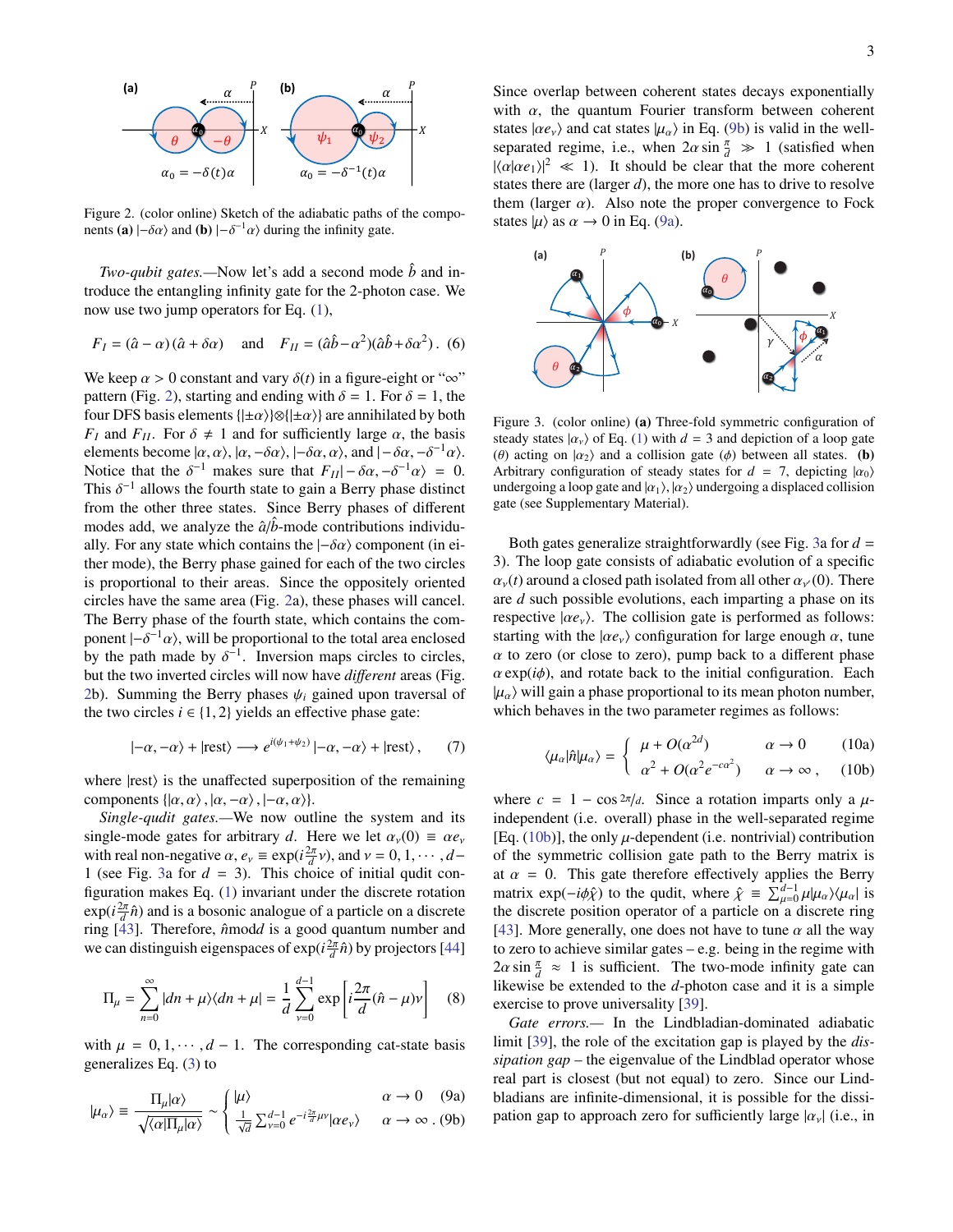the limit of an infinite-dimensional space). For the symmetric *d*−photon case however, this is not the case and the gap actually *increases* with  $\alpha$  (verified numerically for  $d \leq 10$ ). Having numerically verified the infinity-gate, we also see that the gap increases with  $\alpha$  in the two-mode system [\(6\)](#page-3-4). Here we discuss the scaling of leading-order nonadiabatic errors, focusing on the single-mode gates for  $d = 2, 3$ .

Non-adiabatic corrections in Lindbladians are in general nonunitary, so their effect is manifest in the *impurity* of the final state (assuming a pure initial state). Extensive numerical simulations [\[45\]](#page-5-27) show that the impurity can be fit to

$$
\epsilon \equiv 1 - \text{Tr}\{\rho(T)^2\} \propto \frac{1}{\kappa T \alpha^p} \tag{11}
$$

as  $\alpha, T \to \infty$ , where  $\rho(T)$  is the state after completion of the gate,  $\alpha = |\alpha_v(0)|$  is the initial distance of all  $|\alpha_v\rangle$  from the origin,  $p > 0$  is gate-dependent, and  $\kappa$  is the overall rate of Eq. [\(1\)](#page-2-0). One can see that  $\epsilon \approx O(T^{-1})$ , as expected for a nearly adjabatic process Additionally we report that  $n \approx 1.8$  for adiabatic process. Additionally, we report that  $p \approx 1.8$  for  $d = 2$  and  $p \approx 3.9$  for  $d = 3$  loop gates, respectively. For the  $d = 2, 3$  collision gates, we observe that  $p \approx 0$ .

*Photon loss errors.—*We have determined that the above gates can be made compatible with a (photon number) paritybased scheme protecting against photon loss [\[5,](#page-4-4) [28\]](#page-5-10). In such a scheme, one encodes quantum information in a logical space spanned by even parity states (e.g.  $|\alpha_v\rangle + |- \alpha_v\rangle$  with  $v = 0, 1, \dots, d - 1$ , generalizing Sec. II.D.3 of [\[25\]](#page-5-8)). Photon loss events can be detected by quantum non-demolition measurements of the parity operator  $(-1)^{\hat{n}}$ . In the case of fixed-parity cat-codes, errors due to photon loss events can be corrected immediately [\[28\]](#page-5-10) or tracked in parallel with the computation [\[5\]](#page-4-4). By doubling the size *d* of the DFS of Lindbladian [\(1\)](#page-2-0) to accomodate both even and odd parity logical spaces, we have determined a set of holonomic gates which are parity conserving and are universal on each parity subspace [\[39\]](#page-5-21). This allows for parity detection to be performed before/after HQC.

*Implementation* & *conclusion*.—We show how to achieve universal computation of an arbitrary configuration of multimode well-separated coherent states  $|\alpha_{\nu}\rangle$  by adiabatic closedloop variation of  $\alpha_{\nu}(t)$ . We construct Lindbladians which admit a decoherence-free subspace consisting of such states and whose jump operators consist of lowering operators of the modes. One can obtain the desired jump operators by nonlinearly coupling the multi-mode system to auxiliary modes  $(\hat{c}, \hat{d}, \dots)$ , which act as effective thermal reservoirs for the active modes. For the case of one active mode  $\hat{a}$ , if one assumes a coupling of the form  $\hat{a}\hat{c}^{\dagger} + H.c$ , and no thermal fluctuations<br>in  $\hat{c}$ , one will obtain (in the Born-Markov approximation) a in  $\hat{c}$ , one will obtain (in the Born-Markov approximation) a Lindbladian with jump operator  $\hat{a}$ . Therefore, a generalization of the coupling to  $F\hat{c}^{\dagger} + H.c$ , will result in the desired single-<br>mode Lindbladian (1) with jump operator *F*. Since *F* are polymode Lindbladian [\(1\)](#page-2-0) with jump operator *F*. Since *F* are polynomials in the lowering operators of the active modes, quartic and higher mode interactions need to be engineered. Such terms can be obtained by driving an atom in a harmonic trap with multiple lasers [\[37\]](#page-5-18) or by coupling between a Josephson junction and a microwave cavity [\[5,](#page-4-4) [20\]](#page-5-20). We thus describe arguably the first approach to achieve holonomic quantum control of realistic continuous variable systems.

The authors thank S. M. Girvin, L. I. Glazman, N. Read, and Z. Leghtas for fruitful discussions. This work was supported by the ARO, AFOSR MURI, DARPA Quiness program, the Alfred P. Sloan Foundation, and the David and Lucile Packard Foundation. V.V.A. was supported by the NSF GRFP under Grant DGE-1122492. C.S. was supported by the Paul and May Chu Overseas Summer Research Travel Grant from HKUST and acknowledges support from Shengwang Du. R.-B.L. was supported by Hong Kong RGC Projects 401011 and HKU8/CRF/11G. We thank the Yale High Performance Computing Center for use of their resources.

- <span id="page-4-0"></span>[1] V. Gorini, A. Kossakowski, and E. C. G. Sudarshan, [J. Math.](http://dx.doi.org/10.1063/1.522979) Phys. 17[, 821 \(1976\);](http://dx.doi.org/10.1063/1.522979) G. Lindblad, [Commun. Math. Phys.](http://projecteuclid.org/euclid.cmp/1103899849) 48, [119 \(1976\).](http://projecteuclid.org/euclid.cmp/1103899849)
- <span id="page-4-1"></span>[2] L.-M. Duan and G.-C. Guo, [Phys. Rev. Lett.](http://dx.doi.org/10.1103/PhysRevLett.79.1953) 79, 1953 (1997); P. Zanardi and M. Rasetti, [Phys. Rev. Lett.](http://dx.doi.org/10.1103/PhysRevLett.79.3306) 79, 3306 (1997); D. A. Lidar, I. L. Chuang, and K. B. Whaley, [Phys. Rev. Lett.](http://dx.doi.org/10.1103/PhysRevLett.81.2594) 81[, 2594 \(1998\).](http://dx.doi.org/10.1103/PhysRevLett.81.2594)
- <span id="page-4-2"></span>[3] E. Knill, R. Laflamme, and L. Viola, [Phys. Rev. Lett.](http://dx.doi.org/10.1103/PhysRevLett.84.2525) 84, 2525 [\(2000\);](http://dx.doi.org/10.1103/PhysRevLett.84.2525) P. Zanardi, Phys. Rev. A 63[, 012301 \(2000\);](http://dx.doi.org/10.1103/PhysRevA.63.012301) J. Kempe, D. Bacon, D. A. Lidar, and K. B. Whaley, [Phys. Rev. A](http://dx.doi.org/10.1103/PhysRevA.63.042307) 63, [042307 \(2001\).](http://dx.doi.org/10.1103/PhysRevA.63.042307)
- <span id="page-4-3"></span>[4] P. Zanardi and L. Campos Venuti, [Phys. Rev. A](http://dx.doi.org/10.1103/PhysRevA.91.052324) 91, 052324 [\(2015\).](http://dx.doi.org/10.1103/PhysRevA.91.052324)
- <span id="page-4-4"></span>[5] M. Mirrahimi, Z. Leghtas, V. V. Albert, S. Touzard, R. J. Schoelkopf, L. Jiang, and M. H. Devoret, [New J. Phys.](http://arxiv-web3.library.cornell.edu/abs/1312.2017) 16, [045014 \(2014\).](http://arxiv-web3.library.cornell.edu/abs/1312.2017)
- <span id="page-4-5"></span>[6] P. Zanardi and M. Rasetti, [Phys. Lett. A](http://dx.doi.org/10.1016/S0375-9601(99)00803-8) 264, 94 (1999); J. Pachos, P. Zanardi, and M. Rasetti, [Phys. Rev. A](http://dx.doi.org/10.1103/PhysRevA.61.010305) 61, 010305 [\(1999\);](http://dx.doi.org/10.1103/PhysRevA.61.010305) P. Zanardi, in *Quantum error correction*, edited by D. A. Lidar and T. A. Brun (Cambridge University Press, Cambridge, 2013) Chap. 16.
- <span id="page-4-6"></span>[7] P. Solinas, P. Zanardi, and N. Zanghì, [Phys. Rev. A](http://dx.doi.org/10.1103/PhysRevA.70.042316) 70, 042316 [\(2004\).](http://dx.doi.org/10.1103/PhysRevA.70.042316)
- <span id="page-4-7"></span>[8] F. Wilczek and A. Zee, *[Phys. Rev. Lett.](http://dx.doi.org/10.1103/PhysRevLett.52.2111)* **52**, 2111 (1984).
- <span id="page-4-8"></span>[9] P. Zanardi, Phys. Rev. Lett. **87**[, 077901 \(2001\).](http://dx.doi.org/10.1103/PhysRevLett.87.077901)
- <span id="page-4-9"></span>[10] J. K. Pachos and A. Beige, *Phys. Rev. A* **69**[, 033817 \(2004\).](http://dx.doi.org/10.1103/PhysRevA.69.033817)
- <span id="page-4-10"></span>[11] L.-A. Wu, P. Zanardi, and D. A. Lidar, *[Phys. Rev. Lett.](http://dx.doi.org/10.1103/PhysRevLett.95.130501)* 95, [130501 \(2005\).](http://dx.doi.org/10.1103/PhysRevLett.95.130501)
- <span id="page-4-11"></span>[12] A. Carollo, G. Massimo Palma, A. Lozinski, M. F. Santos, and V. Vedral, Phys. Rev. Lett. 96[, 150403 \(2006\);](http://dx.doi.org/10.1103/PhysRevLett.96.150403) X. D. Zhang, Q. Zhang, and Z. D. Wang, Phys. Rev. A 74[, 034302 \(2006\);](http://dx.doi.org/10.1103/PhysRevA.74.034302) Z.-q. Yin, F.-l. Li, and P. Peng, Phys. Rev. A 76[, 062311 \(2007\);](http://dx.doi.org/ 10.1103/PhysRevA.76.062311) S. Dasgupta and D. A. Lidar, [J. Phys. B: At. Mol. Opt. Phys.](http://dx.doi.org/10.1088/0953-4075/40/9/S07) 40, [S127 \(2007\);](http://dx.doi.org/10.1088/0953-4075/40/9/S07) X.-L. Feng, C. Wu, H. Sun, and C. H. Oh, [Phys.](http://dx.doi.org/ 10.1103/PhysRevLett.103.200501) Rev. Lett. 103[, 200501 \(2009\);](http://dx.doi.org/ 10.1103/PhysRevLett.103.200501) S.-B. Zheng, [Phys. Rev. A](http://dx.doi.org/10.1103/PhysRevA.85.052106) 85, [052106 \(2012\);](http://dx.doi.org/10.1103/PhysRevA.85.052106) Phys. Rev. A 89[, 062118 \(2014\).](http://dx.doi.org/10.1103/PhysRevA.89.062118)
- <span id="page-4-12"></span>[13] O. Oreshkov, T. A. Brun, and D. A. Lidar, *[Phys. Rev. Lett.](http://dx.doi.org/10.1103/PhysRevLett.102.070502)* 102[, 070502 \(2009\);](http://dx.doi.org/10.1103/PhysRevLett.102.070502) O. Oreshkov, [Phys. Rev. Lett.](http://dx.doi.org/10.1103/PhysRevLett.103.090502) 103, 090502 [\(2009\).](http://dx.doi.org/10.1103/PhysRevLett.103.090502)
- [14] O. Oreshkov and J. Calsamiglia, [Phys. Rev. Lett.](http://dx.doi.org/10.1103/PhysRevLett.105.050503) **105**, 050503 [\(2010\).](http://dx.doi.org/10.1103/PhysRevLett.105.050503)
- <span id="page-4-13"></span>[15] V. V. Albert, B. Bradlyn, M. Fraas, and L. Jiang, [arXiv:1512.08079.](http://arxiv.org/abs/1512.08079)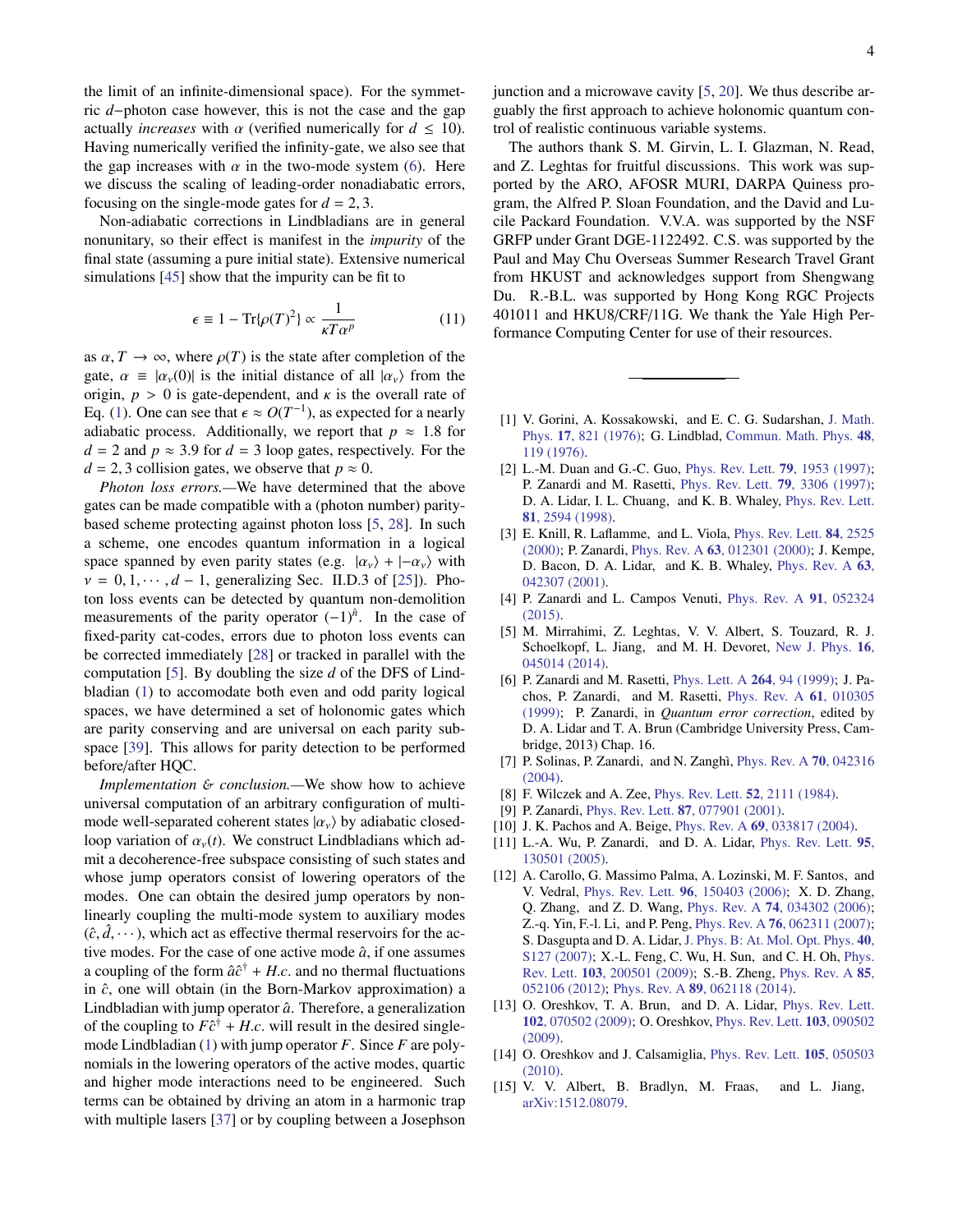- <span id="page-5-0"></span>[16] D. Lucarelli and T. Tarn, in *[Proceedings of the 41st IEEE Con](http://dx.doi.org/10.1109/CDC.2002.1184537)[ference on Decision and Control](http://dx.doi.org/10.1109/CDC.2002.1184537)*, Vol. 1 (IEEE, 2002) p. 452.
- <span id="page-5-1"></span>[17] A. Cacheffo, M. A. de Ponte, M. H. Y. Moussa, and A. S. M. de Castro, [J. Phys. B: At. Mol. Opt. Phys.](http://dx.doi.org/10.1088/0953-4075/43/10/105503) 43, 105503 (2010); G. D. M. Neto, A. Cacheffo, A. S. M. de Castro, M. A. de Ponte, and M. H. Y. Moussa, [J. Phys. B: At. Mol. Opt. Phys.](http://dx.doi.org/10.1088/0953-4075/44/14/145502) 44, [145502 \(2011\).](http://dx.doi.org/10.1088/0953-4075/44/14/145502)
- <span id="page-5-2"></span>[18] M. A. de Ponte, S. S. Mizrahi, and M. H. Y. Moussa, [Ann.](http://dx.doi.org/10.1016/j.aop.2007.03.001) Phys. 322[, 2077 \(2007\);](http://dx.doi.org/10.1016/j.aop.2007.03.001) [J. Phys. B: At. Mol. Opt. Phys.](http://dx.doi.org/10.1088/0953-4075/41/21/215506) 41, [215506 \(2008\);](http://dx.doi.org/10.1088/0953-4075/41/21/215506) Phys. Rev. A 84[, 012331 \(2011\).](http://dx.doi.org/10.1103/PhysRevA.84.012331)
- <span id="page-5-3"></span>[19] C. Sayrin, I. Dotsenko, X. Zhou, B. Peaudecerf, T. Rybarczyk, S. Gleyzes, P. Rouchon, M. Mirrahimi, H. Amini, M. Brune, J.- M. Raimond, and S. Haroche, Nature 477[, 73 \(2011\);](http://dx.doi.org/10.1038/nature10376) G. Kirchmair, B. Vlastakis, Z. Leghtas, S. E. Nigg, H. Paik, E. Ginossar, M. Mirrahimi, L. Frunzio, S. M. Girvin, and R. J. Schoelkopf, Nature 495[, 205 \(2013\);](http://dx.doi.org/10.1038/nature11902) B. Vlastakis, G. Kirchmair, Z. Leghtas, S. E. Nigg, L. Frunzio, S. M. Girvin, M. Mirrahimi, M. H. Devoret, and R. J. Schoelkopf, Science 342[, 607 \(2013\);](http://dx.doi.org/ 10.1126/science.1243289) L. Sun, A. Petrenko, Z. Leghtas, B. Vlastakis, G. Kirchmair, K. M. Sliwa, A. Narla, M. Hatridge, S. Shankar, J. Blumoff, L. Frunzio, M. Mirrahimi, M. H. Devoret, and R. J. Schoelkopf, [Na](http://dx.doi.org/10.1038/nature13436)ture 511[, 444 \(2014\);](http://dx.doi.org/10.1038/nature13436) R. W. Heeres, B. Vlastakis, E. Holland, S. Krastanov, V. V. Albert, L. Frunzio, L. Jiang, and R. J. Schoelkopf, Phys. Rev. Lett. 115[, 137002 \(2015\).](http://dx.doi.org/10.1103/PhysRevLett.115.137002)
- <span id="page-5-20"></span>[20] Z. Leghtas, S. Touzard, I. M. Pop, A. Kou, B. Vlastakis, A. Petrenko, K. M. Sliwa, A. Narla, S. Shankar, M. J. Hatridge, M. Reagor, L. Frunzio, R. J. Schoelkopf, M. Mirrahimi, and M. H. Devoret, Science 347[, 853 \(2015\).](http://dx.doi.org/10.1126/science.aaa2085)
- <span id="page-5-4"></span>[21] N. Ofek, A. Petrenko, R. Heeres, P. Reinhold, Z. Leghtas, B. Vlastakis, Y. Liu, L. Frunzio, S. M. Girvin, L. Jiang, M. Mirrahimi, M. H. Devoret, and R. J. Schoelkopf, [arXiv:1602.04768.](http://arxiv.org/abs/1602.04768)
- <span id="page-5-5"></span>[22] J. T. Barreiro, M. Müller, P. Schindler, D. Nigg, T. Monz, M. Chwalla, M. Hennrich, C. F. Roos, P. Zoller, and R. Blatt, Nature 470[, 486 \(2011\);](http://dx.doi.org/10.1038/nature09801) P. Schindler, M. Müller, D. Nigg, J. T. Barreiro, E. A. Martinez, M. Hennrich, T. Monz, S. Diehl, P. Zoller, and R. Blatt, Nat. Phys. 9[, 361 \(2013\).](http://dx.doi.org/10.1038/nphys2630)
- <span id="page-5-6"></span>[23] A. Signoles, A. Facon, D. Grosso, I. Dotsenko, S. Haroche, J.- M. Raimond, M. Brune, and S. Gleyzes, [Nat. Phys.](http://dx.doi.org/10.1038/nphys3076) 10, 715 [\(2014\).](http://dx.doi.org/10.1038/nphys3076)
- <span id="page-5-7"></span>[24] S. Haroche and J.-M. Raimond, *Exploring the Quantum: Atoms, Cavities, and Photons* (Oxford University Press, Oxford, 2006); H. Jeong and T. C. Ralph, in *Quantum Information with Continuous Variables of Atoms and Light*, edited by N. J. Cerf, G. Leuchs, and E. S. Polzik (World Scientific, London, 2007) Chap. 9.
- <span id="page-5-8"></span>[25] B. M. Terhal, [Rev. Mod. Phys.](http://dx.doi.org/10.1103/RevModPhys.87.307) 87, 307 (2015).
- <span id="page-5-9"></span>[26] P. T. Cochrane, G. J. Milburn, and W. J. Munro, [Phys. Rev. A](http://dx.doi.org/10.1103/PhysRevA.59.2631) 59[, 2631 \(1999\).](http://dx.doi.org/10.1103/PhysRevA.59.2631)
- [27] S. Glancy, H. M. Vasconcelos, and T. C. Ralph, [Phys. Rev. A](http://dx.doi.org/10.1103/PhysRevA.70.022317) 70[, 022317 \(2004\).](http://dx.doi.org/10.1103/PhysRevA.70.022317)
- <span id="page-5-10"></span>[28] Z. Leghtas, G. Kirchmair, B. Vlastakis, R. J. Schoelkopf, M. H. Devoret, and M. Mirrahimi, [Phys. Rev. Lett.](http://dx.doi.org/ 10.1103/PhysRevLett.111.120501) 111, 120501 [\(2013\).](http://dx.doi.org/ 10.1103/PhysRevLett.111.120501)
- <span id="page-5-11"></span>[29] H. Jeong and M. S. Kim, Phys. Rev. A 65[, 042305 \(2002\);](http://dx.doi.org/10.1103/PhysRevA.65.042305) T. C. Ralph, A. Gilchrist, G. J. Milburn, W. J. Munro, and S. Glancy, Phys. Rev. A 68[, 042319 \(2003\);](http://dx.doi.org/ 10.1103/PhysRevA.68.042319) A. Gilchrist, K. Nemoto, W. J. Munro, T. C. Ralph, S. Glancy, S. L. Braunstein, and G. J. Milburn, [J. Opt. B - Quantum S. O.](http://dx.doi.org/ 10.1088/1464-4266/6/8/032) 6, S828 (2004); A. Ourjoumtsev, R. Tualle-Brouri, J. Laurat, and P. Grangier, [Sci](http://dx.doi.org/10.1126/science.1122858)ence 312[, 83 \(2006\);](http://dx.doi.org/10.1126/science.1122858) M. Takeoka and M. Sasaki, [Phys. Rev.](http://dx.doi.org/10.1103/PhysRevA.75.064302) A 75[, 064302 \(2007\);](http://dx.doi.org/10.1103/PhysRevA.75.064302) A. P. Lund, T. C. Ralph, and H. L. Haselgrove, Phys. Rev. Lett. 100[, 030503 \(2008\);](http://dx.doi.org/10.1103/PhysRevLett.100.030503) H. Takahashi, K. Wakui, S. Suzuki, M. Takeoka, K. Hayasaka, A. Furusawa,

and M. Sasaki, Phys. Rev. Lett. 101[, 233605 \(2008\).](http://dx.doi.org/ 10.1103/PhysRevLett.101.233605)

- [30] W. J. Munro, G. J. Milburn, and B. C. Sanders, [Phys. Rev. A](http://dx.doi.org/10.1103/PhysRevA.62.052108) 62[, 052108 \(2000\).](http://dx.doi.org/10.1103/PhysRevA.62.052108)
- <span id="page-5-12"></span>[31] C. Arenz, C. Cormick, D. Vitali, and G. Morigi, [J. Phys. B: At.](http://dx.doi.org/ 10.1088/0953-4075/46/22/224001) Mol. Opt. Phys. 46[, 224001 \(2013\);](http://dx.doi.org/ 10.1088/0953-4075/46/22/224001) M. J. Everitt, T. P. Spiller, G. J. Milburn, R. D. Wilson, and A. M. Zagoskin, [Frontiers in](http://dx.doi.org/10.3389/fict.2014.00001) ICT 1[, 1 \(2014\).](http://dx.doi.org/10.3389/fict.2014.00001)
- <span id="page-5-13"></span>[32] D. Gottesman, A. Kitaev, and J. Preskill, [Phys. Rev. A](http://dx.doi.org/10.1103/PhysRevA.64.012310) 64, [012310 \(2001\).](http://dx.doi.org/10.1103/PhysRevA.64.012310)
- <span id="page-5-14"></span>[33] B. M. Terhal and D. Weigand, Phys. Rev. A 93[, 012315 \(2016\).](http://dx.doi.org/10.1103/PhysRevA.93.012315)
- <span id="page-5-15"></span>[34] A. B. Klimov and S. M. Chumakov, *A Group-Theoretical Approach to Quantum Optics* (Wiley, Weinheim, 2009).
- <span id="page-5-16"></span>[35] R. R. Puri, *Mathematical Methods of Quantum Optics* (Springer, Berlin/Heidelberg, 2001).
- <span id="page-5-17"></span>[36] H. J. Carmichael, *Statistical Methods in Quantum Optics 2: Non-classical fields* (Springer-Verlag, Berlin/Heidelberg, 2008).
- <span id="page-5-18"></span>[37] J. F. Poyatos, J. I. Cirac, and P. Zoller, [Phys. Rev. Lett.](http://dx.doi.org/10.1103/PhysRevLett.77.4728) 77, 4728 [\(1996\).](http://dx.doi.org/10.1103/PhysRevLett.77.4728)
- <span id="page-5-19"></span>[38] B. M. Garraway, P. L. Knight, and M. B. Plenio, [Phys. Scripta](http://dx.doi.org/10.1238/Physica.Topical.076a00152) T76[, 152 \(1998\);](http://dx.doi.org/10.1238/Physica.Topical.076a00152) A. R. R. Carvalho, P. Milman, R. L. de Matos Filho, and L. Davidovich, [Phys. Rev. Lett.](http://dx.doi.org/10.1103/PhysRevLett.86.4988) 86, 4988 (2001).
- <span id="page-5-21"></span>[39] See Supplemental Material, which cites [\[46–](#page-5-28)[58\]](#page-6-0), at URL for an extension of the infinity gate to qudits, proof of universal computation, generalization to arbitrary  $|\alpha_v\rangle$ , a sketch of the derivation of the Berry matrices, and details on how to integrate the gates with a photon loss error correction scheme.
- <span id="page-5-22"></span>[40] S. Chaturvedi, M. S. Sriram, and V. Srinivasan, [J. Phys. A:](http://dx.doi.org/10.1088/0305-4470/20/16/007) Math. Gen. 20[, L1071 \(1987\).](http://dx.doi.org/10.1088/0305-4470/20/16/007)
- <span id="page-5-23"></span>[41] V. V. Dodonov, I. Malkin, and V. Man'ko, [Physica](http://dx.doi.org/10.1016/0031-8914(74)90215-8) 72, 597 [\(1974\).](http://dx.doi.org/10.1016/0031-8914(74)90215-8)
- <span id="page-5-24"></span>[42] When acting on states in the DFS,  $S_{\phi}$  can be approximated by a path-ordered product of DFS projectors  $P_\alpha$  =  $|0_{\alpha}\rangle\langle0_{\alpha}| + |1_{\alpha}\rangle\langle1_{\alpha}|$  with each projector incrementing  $\alpha$ :  $S_{\phi} \approx$  $P_{\alpha e^{i\phi}} \cdots P_{\frac{\gamma}{M} \alpha e^{i\phi}} P_{\frac{1}{M} \alpha e^{i\phi}}$  for integer  $M \gg 1$  [\[4\]](#page-4-3). Using Eq. [\(3\)](#page-2-1), one can show that  $P_{\alpha e^{i\phi}} = R_{\phi} P_{\alpha} R_{\phi}^{\dagger}$  and prove Eq. [\(4\)](#page-2-2).
- <span id="page-5-25"></span>[43] A. Vourdas, [Rep. Prog. Phys.](http://dx.doi.org/10.1088/0034-4885/67/3/R03) 67, 267 (2004).
- <span id="page-5-26"></span>[44] V. V. Albert and L. Jiang, *Phys. Rev. A* **89**[, 022118 \(2014\).](http://dx.doi.org/10.1103/PhysRevA.89.022118)
- <span id="page-5-27"></span>[45] S. Krastanov, ["Animations of cat-qudit gates:](http://dancingblobs.krastanov.org/) http://[dancingblobs.krastanov.org](http://dancingblobs.krastanov.org/)/," (2015).
- <span id="page-5-28"></span>[46] E. B. Davies and H. Spohn, [J. Stat. Phys.](http://dx.doi.org/10.1007/BF01011696) 19, 511 (1978); P. Thunstrom, J. Aberg, and E. Sjoqvist, [Phys. Rev. A](http://dx.doi.org/10.1103/PhysRevA.72.022328) 72, [022328 \(2005\);](http://dx.doi.org/10.1103/PhysRevA.72.022328) J. P. Pekola, V. Brosco, M. Möttönen, P. Solinas, and A. Shnirman, Phys. Rev. Lett. 105[, 030401 \(2010\).](http://dx.doi.org/10.1103/PhysRevLett.105.030401)
- [47] S. Lloyd, [Phys. Rev. Lett.](http://dx.doi.org/10.1103/PhysRevLett.75.346) **75**, 346 (1995).
- [48] J. E. Avron, M. Fraas, and G. M. Graf, [J. Stat. Phys.](http://dx.doi.org/10.1007/s10955-012-0550-6) 148, 800 [\(2012\).](http://dx.doi.org/10.1007/s10955-012-0550-6)
- [49] M. S. Sarandy and D. A. Lidar, *Phys. Rev. A* **71**[, 012331 \(2005\).](http://dx.doi.org/10.1103/PhysRevA.71.012331)
- [50] M. S. Sarandy and D. A. Lidar, *Phys. Rev. A* **73**[, 062101 \(2006\).](http://dx.doi.org/10.1103/PhysRevA.73.062101)
- [51] A. Carollo, M. F. Santos, and V. Vedral, [Phys. Rev. Lett.](http://dx.doi.org/10.1103/PhysRevLett.96.020403) 96, [020403 \(2006\).](http://dx.doi.org/10.1103/PhysRevLett.96.020403)
- [52] J. E. Avron, M. Fraas, G. M. Graf, and O. Kenneth, [New J.](http://dx.doi.org/10.1088/1367-2630/13/5/053042) Phys. 13[, 053042 \(2011\);](http://dx.doi.org/10.1088/1367-2630/13/5/053042) J. E. Avron, M. Fraas, G. M. Graf, and P. Grech, [Commun. Math. Phys.](http://dx.doi.org/10.1007/s00220-012-1504-1) 314, 163 (2012).
- [53] L. Campos Venuti, T. Albash, D. A. Lidar, and P. Zanardi, [arXiv:1508.05558.](http://arxiv.org/abs/1508.05558)
- [54] G. F. Xu, J. Zhang, D. M. Tong, E. Sjöqvist, and L. C. Kwek, Phys. Rev. Lett. 109[, 170501 \(2012\);](http://dx.doi.org/ 10.1103/PhysRevLett.109.170501) S. L. Wu, L. C. Wang, and X. X. Yi, [J. Phys. A: Math. Theor.](http://dx.doi.org/10.1088/1751-8113/45/40/405305) 45, 405305 (2012); G. Xu and G. Long, Sci. Rep. 4[, 6814 \(2014\);](http://dx.doi.org/10.1038/srep06814) Z.-T. Liang, Y.-X. Du, W. Huang, Z.-Y. Xue, and H. Yan, [Phys. Rev. A](http://dx.doi.org/ 10.1103/PhysRevA.89.062312) 89, 062312 [\(2014\);](http://dx.doi.org/ 10.1103/PhysRevA.89.062312) V. A. Mousolou, C. M. Canali, and E. Sjöqvist, [New J.](http://dx.doi.org/10.1088/1367-2630/16/1/013029) Phys. 16[, 013029 \(2014\);](http://dx.doi.org/10.1088/1367-2630/16/1/013029) P. V. Pyshkin, D.-w. Luo, J. Jing, J. Q.